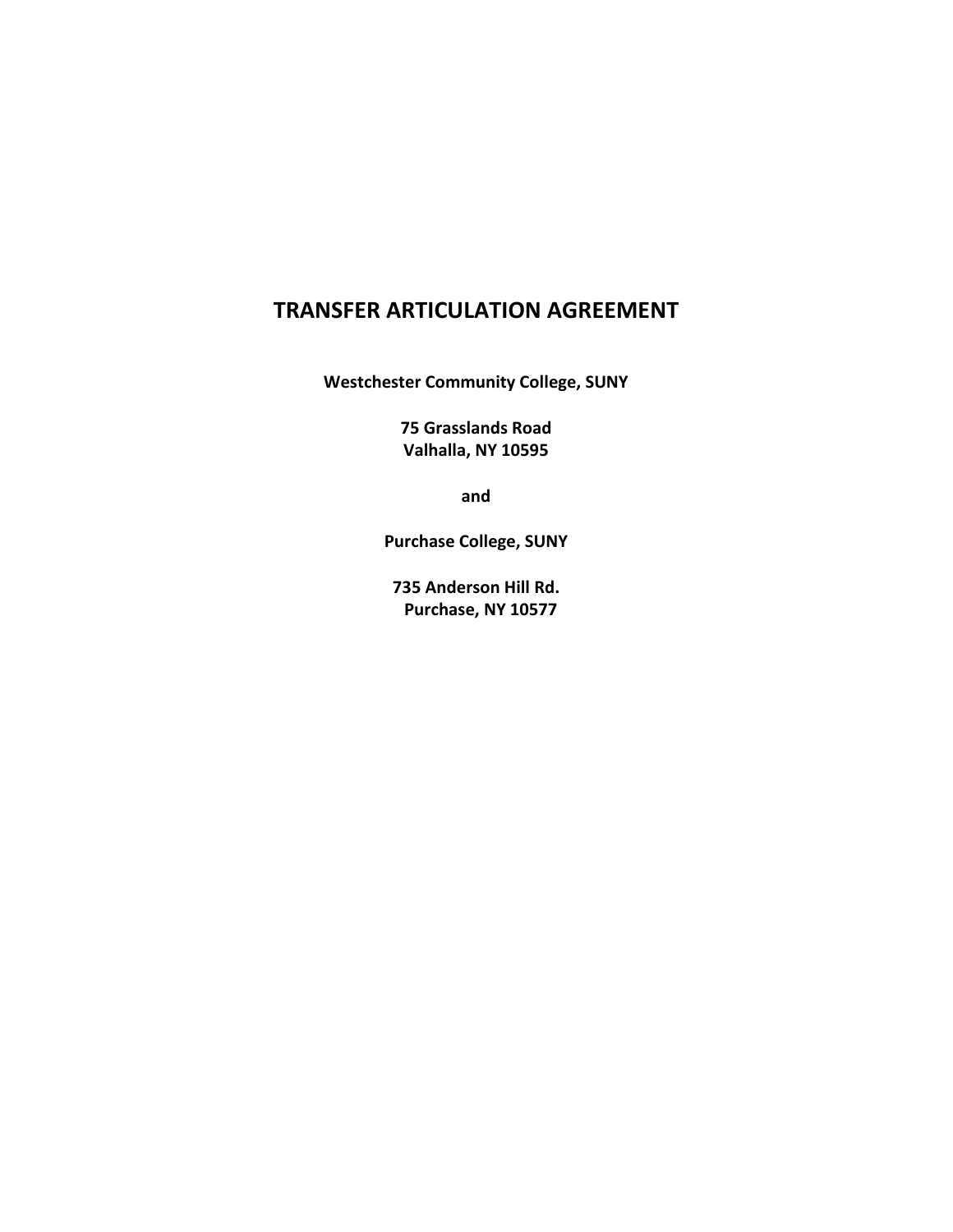#### **I. PURPOSE**

Westchester Community College (hereafter referred to as WCC), a community college in Westchester County, New York and Purchase College, SUNY, an institution in Westchester County, NY, agree to articulate the programs outlined in this document to ensure a smooth transfer process for Westchester Community College graduates.

The purpose of this Articulation Agreement (the "Agreement") is to establish collaboration between **Westchester Community College** and **Purchase College, SUNY**, to promote degree completion and facilitate the transfer process. This Agreement provides assurance that students will matriculate into Purchase College, SUNY with junior standing. The following general principles guide the operation of this Agreement:

#### **II. ADMISSIONS**

This agreement applies to those students who have followed the Westchester Community College fall 2019 undergraduate catalog requirements, or thereafter. Any pre-existing agreements with Purchase College, SUNY continue to apply to students prior to fall 2019.

This agreement only applies to students who have successfully met graduation requirements prior to enrollment at the transfer institution. They will be accepted to Purchase College, SUNY based on the following conditions:

#### **III. GUARANTEED ACCEPTANCE**

WCC graduates with a **2.5** or better WCC grade point average will be **guaranteed transfer** admission to Purchase College, SUNY and will transfer with junior standing at the receiving institution.

## **IV. ACCEPTANCE OF CREDITS**

A minimum of **60** credits from the associate degree will be applied toward the completion of the articulated bachelor's degree program.

A maximum of **90** credits will be applied toward the completion of the articulated bachelor's degree program.

If all credits do not count for requirements in the major, they will then count as elective credit toward the degree.

Students will receive a transfer credit evaluation at the time of admission.

#### **V. REMAINING CREDITS AT RECEIVING INSTITUTION**

Students who attend Purchase College, SUNY under this agreement will be required to fulfill Purchase College, SUNY bachelor's degree requirements that are in effect the semester/year they matriculate, not to exceed the number of remaining credits outlined in Appendix A.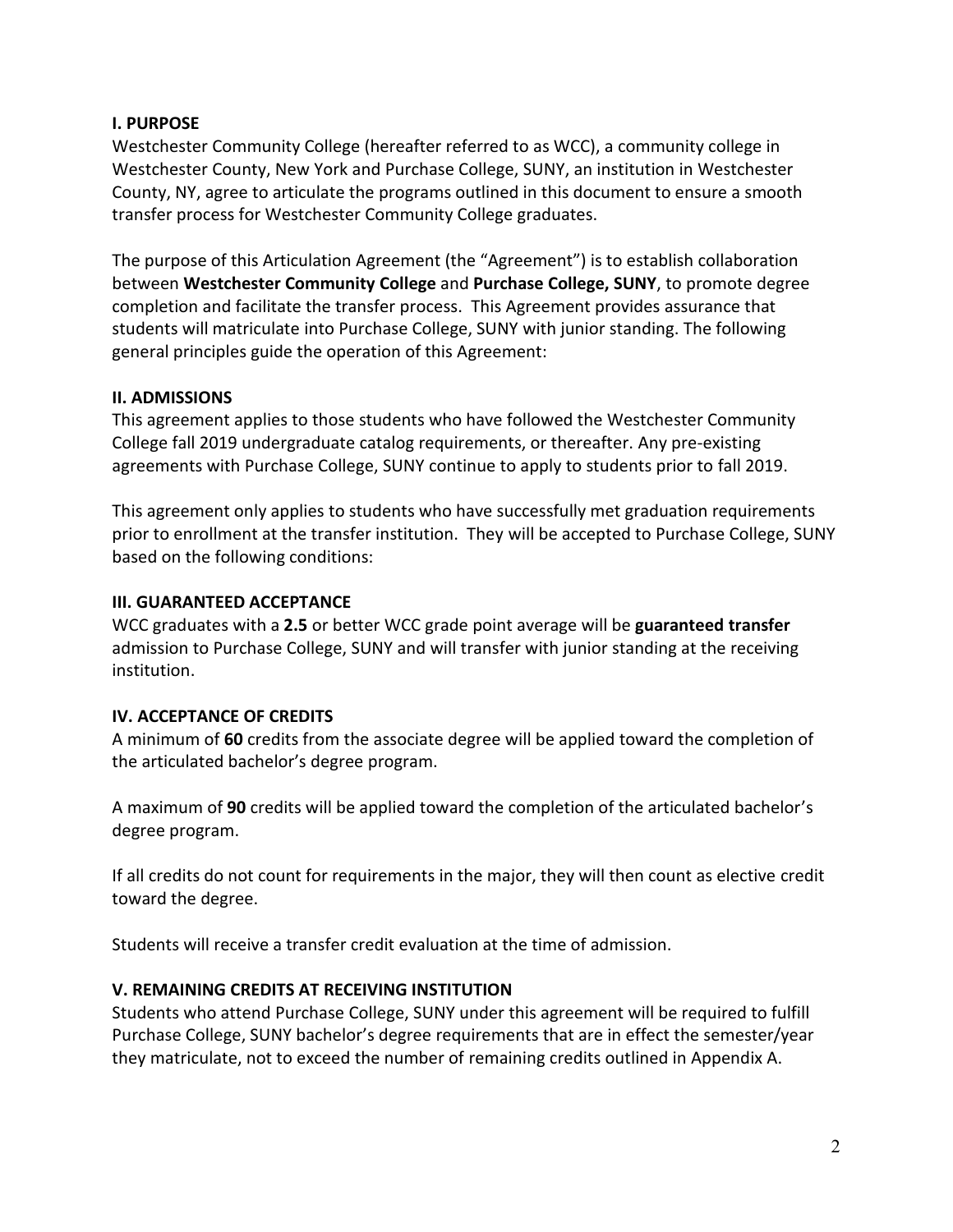## **VI. GENERAL EDUCATION CREDITS**

By virtue of completion of the A.A. or A.S. degree at WCC, all students will be waived of the lower level general education/core requirements at the receiving institution. Students will not be required to take any additional lower level general education/core requirements. This applies to all accepted students, regardless of whether a program to program equivalency exists.

Students with an A.A.S. degree may have additional lower level general education/core requirements at the receiving institution.

# **VII.** *If applicable:* **"2 н 2 н1" OPPORTUNITIES**

In addition to the program to program alignments outlined in Appendix A, guaranteeing that students can graduate in 4 years (full-time) between the two institutions, the following alignments guarantee that students can graduate in a total of 5 years (full-time) with a master's program, known as  $"2 + 2 + 1."$  Those options are as follows:

| <b>WCC Associate's Degree</b> | Insert Name of Institution,<br><b>Bachelor's Degree</b> | <b>Insert Name of Institution,</b><br><b>Master's Degree</b> |
|-------------------------------|---------------------------------------------------------|--------------------------------------------------------------|
| Biology, AS                   | Biology, BA                                             | N/A                                                          |
| Economics, AA                 | Economics, BA                                           | N/A                                                          |
| Psychology, AA                | Psychology, BA                                          | N/A                                                          |
| Sociology, AA                 | Sociology, BA                                           | N/A                                                          |
| English, AA                   | Literature, BA                                          | N/A                                                          |
| Anthropology, AA              | Anthropology, BA                                        | N/A                                                          |

*Please Note: "2 + 2 +1" Opportunities in the programs above do not exist at Purchase College at the time of signing this agreement, but may be created in the future.*

## **VIII. SCHOLARSHIPS**

Purchase College, SUNY, in partnership with Westchester Community College, will endeavor to create and award the **Purchase College, SUNY /Westchester Community College Pathways Transfer Scholarship**, in an effort to encourage Westchester Community College students to earn their associate degree credentials, facilitate transfer to the four-year institution, and support completion of the bachelor's degree at Purchase College, SUNY. These scholarships will also serve as marketing/recruitment tools for the receiving institution.

If created, the **Purchase College, SUNY /Westchester Community College Pathways Transfer Scholarships** will have the following criteria:

- x Students must earn a minimum GPA of **2.5 GPA**
- Students **MUST** graduate with an associate's degree from Westchester Community College
- Students must register at the receiving institution as full-time, matriculated students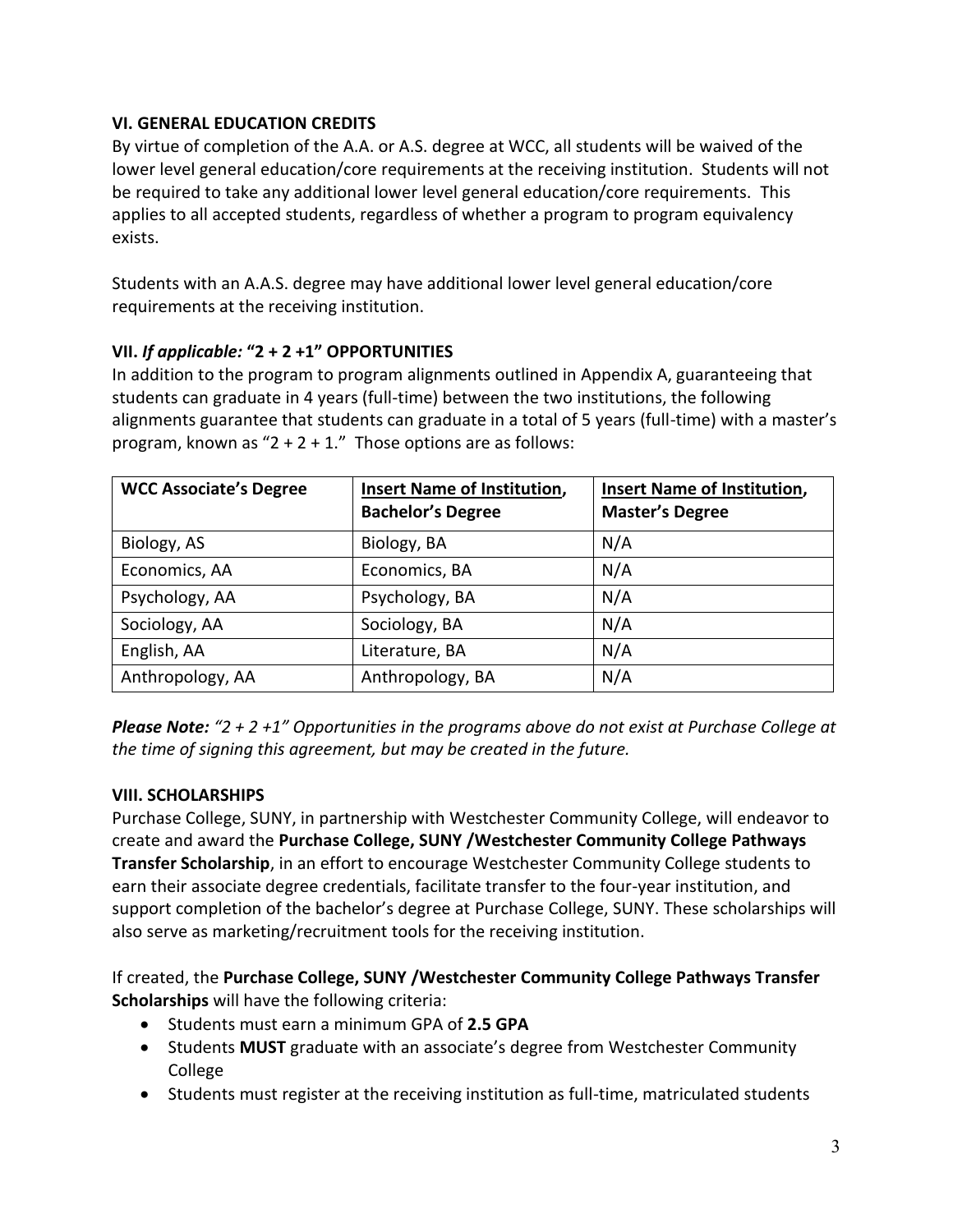- The scholarships will be renewable, as long students meet the following minimum requirements:
	- Maintain a cumulative GPA of **2.0 GPA**
	- Maintain full-time matriculated status
	- Maintain satisfactory academic progress towards a degree at the receiving institution

WCC students transferring to Purchase College, SUNY will also be eligible to receive transfer scholarships and awards available to incoming Purchase students, as per standard practices of review and awarding.

# **IX. PROMOTION/OUTREACH**

WCC and Purchase College, SUNY agree to publicize this Agreement via, but not limited to printed and electronic marketing materials and communications. WCC and Purchase College, SUNY agree to collaborate to ensure successful transfer initiatives.

WCC and Purchase College, SUNY grant a reciprocal license for each to use the name and/or logo of the other educational institution for the purpose of promotion and advertisement of this specific agreement, addressing graduates of Westchester Community College, promoting their associate degree completion. Neither party is authorized to use the other's name and/or logo for any purpose other than stated herein. Advertisement will be disseminated only after consultation between the parties. WCC and Purchase College, SUNY will communicate their marketing and promotion plan to each other to avoid duplication and to make effective use of promotion resources.

## **X. REVERSE TRANSFER**

This transfer articulation agreement will be honored in the event students from WCC transfer to Purchase College, SUNY prior to completion of their WCC associate's degree, and subsequently obtain their associate's degree through WCC's reverse transfer process.

Purchase College, SUNY will work collaboratively with WCC to communicate with students who have transferred from WCC prior to associate's degree completion, so that the reverse transfer process can be activated.

## **XI. TERM/MONITOR/REVIEW**

- **A.** The initial term of this agreement shall be four years from the date of the signature, with three (3) automatic renewals of two years each.
- **B.** The agreement may be amended or renewed by mutual agreement and will be formalized via revision of this agreement.
- **C.** Purchase College, SUNY will endeavor to provide WCC regularly with statistics regarding transfer students from WCC. Data requested includes: number of applications, enrollments, transfer credits, majors, GPAs, financial aid awarded outside of state/federal aid, as well as completion statistics.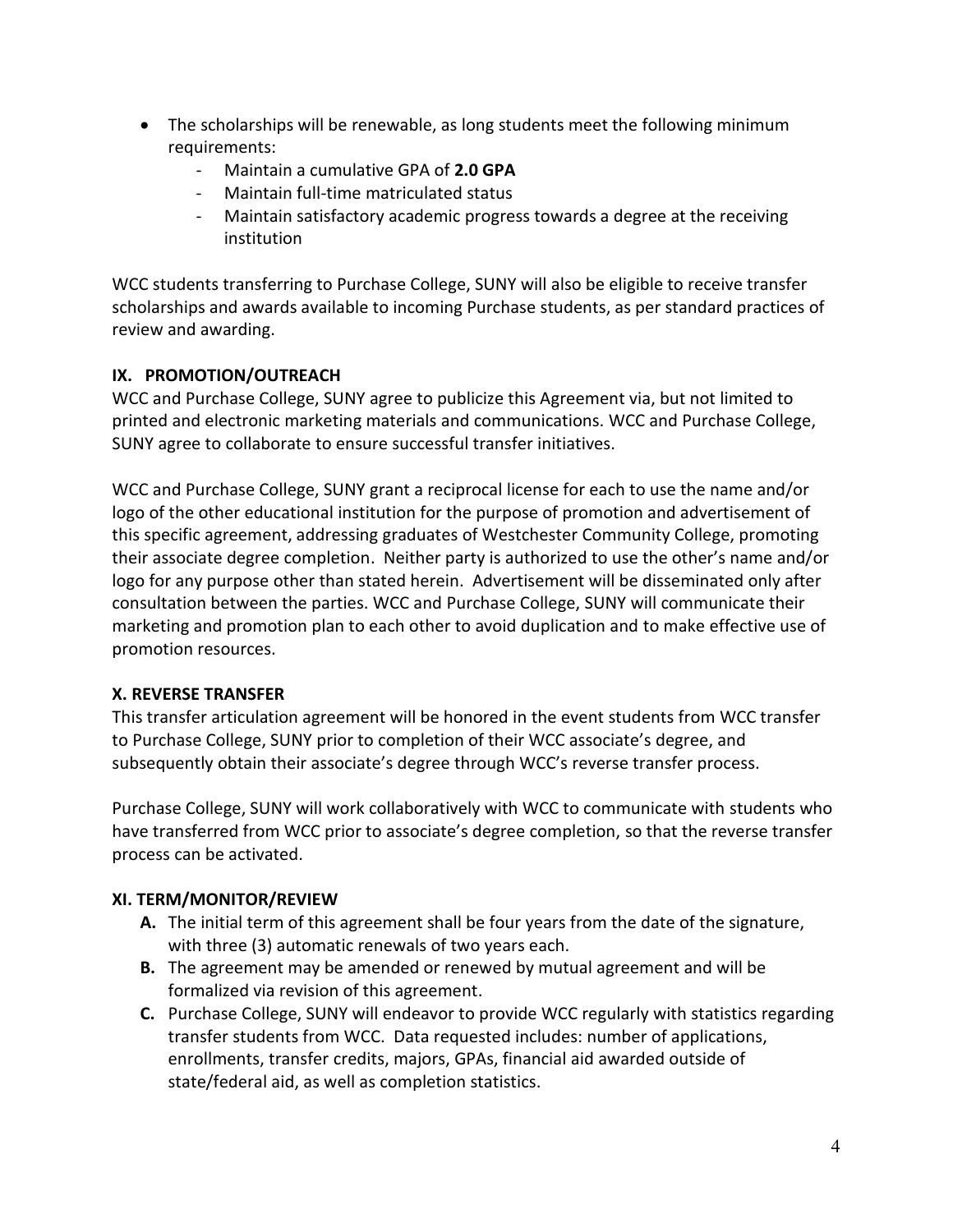**D.** WCC and Purchase College, SUNY and agree to communicate program changes in a timely manner to avoid disruption of student progress toward degree completion.

## **XII. TERMINATION**

The Agreement may be terminated by either party for due cause and after written notification with a minimum of 90 days' notice. Termination of the Agreement will not adversely affect any students currently enrolled at or accepted to Purchase College, SUNY at the time of termination.

# **XIII. APPENDICES**

As part of this agreement, the following have been included:

Appendix A: Program to Program Table, including links to program-specific advising materials.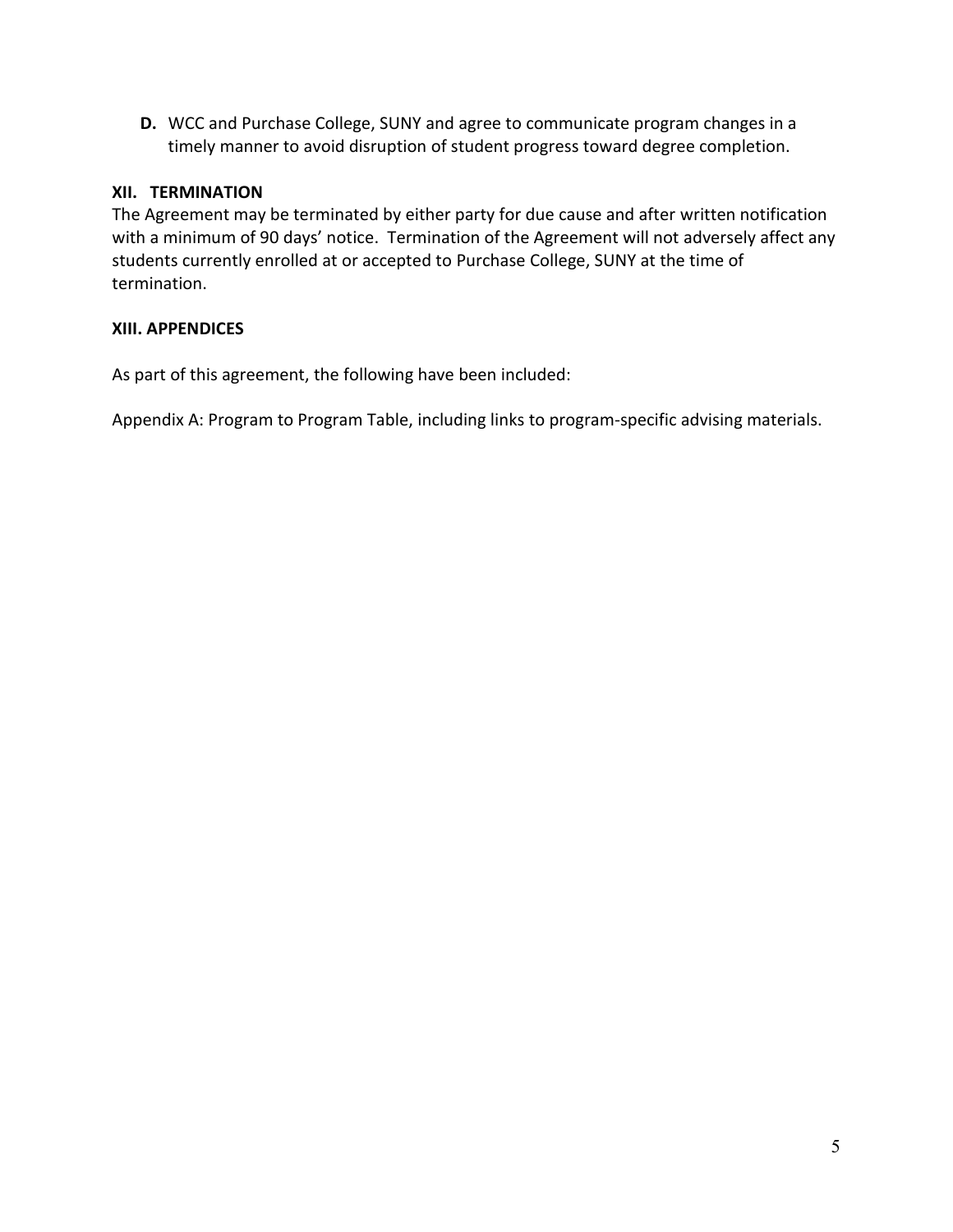| <b>Westchester Community College</b>                   |                      |           |                |  |  |  |  |
|--------------------------------------------------------|----------------------|-----------|----------------|--|--|--|--|
| Provost & Vice President of<br><b>Academic Affairs</b> | Dr. Vanessa Morest   | 9/22/21   |                |  |  |  |  |
|                                                        | Name                 | Signature | Date           |  |  |  |  |
| President                                              | Dr. Belinda S. Miles |           | $ 9 - 23 - 21$ |  |  |  |  |
|                                                        | Name                 | Signature |                |  |  |  |  |
| Purchase College, SUNY                                 |                      |           |                |  |  |  |  |
| Provost & Vice President of<br><b>Academic Affairs</b> | <b>Barry Pearson</b> |           | 9/16/21        |  |  |  |  |
|                                                        | Name                 | Signature | Date           |  |  |  |  |
| President                                              | Dr. Milagros Peña    |           | 9/17/21        |  |  |  |  |
|                                                        | Name                 | Signature | Date           |  |  |  |  |

*There are two original signed documents, one for each institution. Upon completion, please return documents to:* 

> *Dr. Vanessa Morest Provost & Vice President of Academic Affairs Westchester Community College 75 Grasslands Road Valhalla, New York 10595*

> > *[Vanessa.Morest@sunywcc.edu](mailto:Vanessa.Morest@sunywcc.edu) Ph. (914) 606-6712*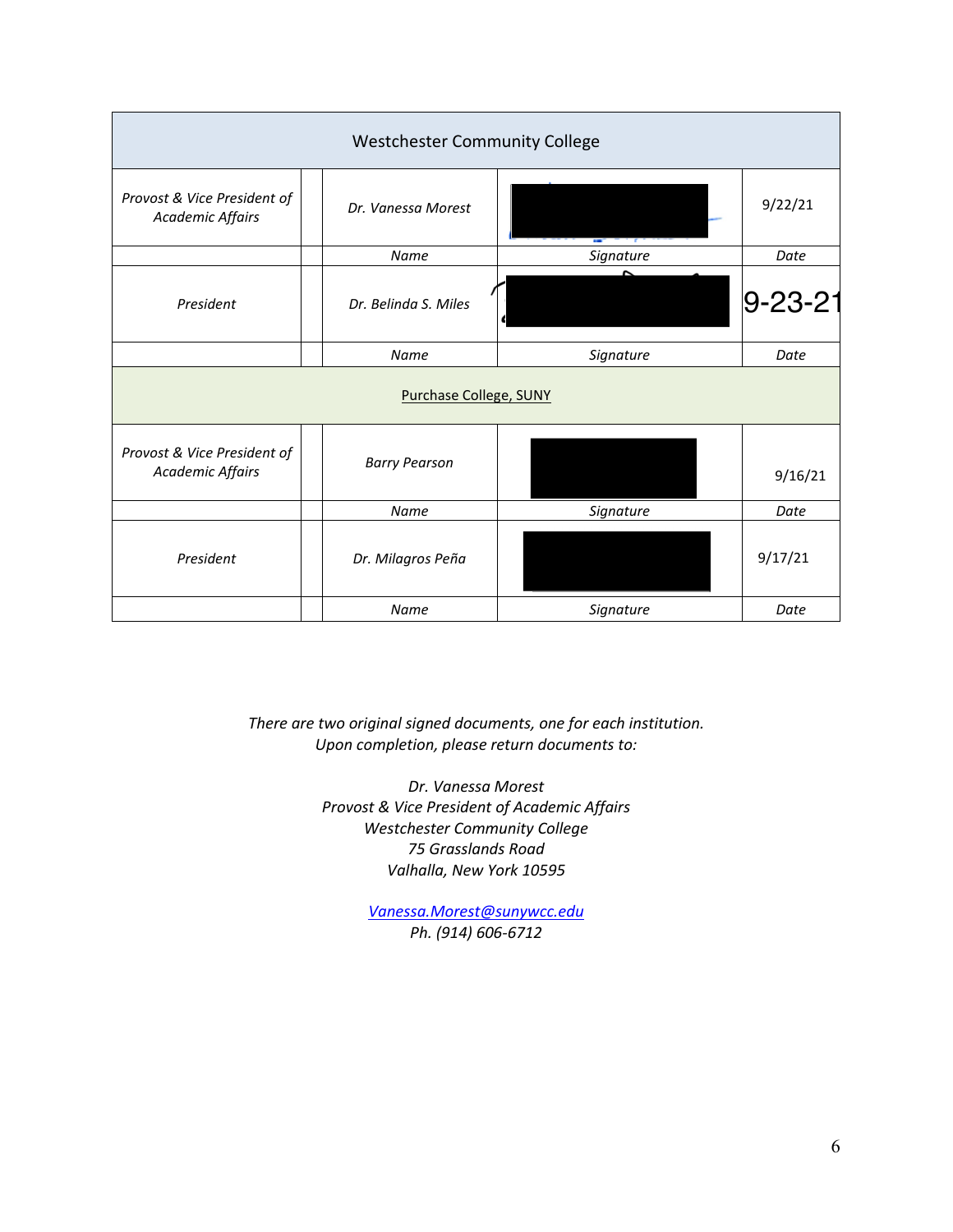| <b>Westchester Community College</b>                                              |                       | <b>Transfer Institution</b> |                       | <b>Conditions</b>                                  |                                   | <b>Additional</b><br><b>Specifications</b> |                                   |  |
|-----------------------------------------------------------------------------------|-----------------------|-----------------------------|-----------------------|----------------------------------------------------|-----------------------------------|--------------------------------------------|-----------------------------------|--|
| Program                                                                           | <b>Degree</b><br>Type | Program                     | <b>Degree</b><br>Type | <b>Remaining#</b><br><b>Credits to</b><br>Graduate | <b>Link to Advising Materials</b> | Min. GPA@<br><b>WCC</b>                    | Min. Grade<br><b>Requirements</b> |  |
| Accounting                                                                        | A.S.                  |                             |                       |                                                    |                                   |                                            |                                   |  |
| Art and Design                                                                    | A.S.                  |                             |                       |                                                    |                                   |                                            |                                   |  |
| <b>Business Management</b>                                                        | A.S.                  |                             |                       |                                                    |                                   |                                            |                                   |  |
| <b>Business Management- Global Business</b>                                       | A.S.                  |                             |                       |                                                    |                                   |                                            |                                   |  |
| Business Management-Human Resource Management                                     | A.S.                  |                             |                       |                                                    |                                   |                                            |                                   |  |
| <b>Business Management- Management</b>                                            | A.S.                  |                             |                       |                                                    |                                   |                                            |                                   |  |
| <b>Business Management- Sales Management</b>                                      | A.S.                  |                             |                       |                                                    |                                   |                                            |                                   |  |
| <b>Business Management- SUNY Transfer</b>                                         | A.S.                  |                             |                       |                                                    |                                   |                                            |                                   |  |
| <b>Chemical Dependency Counseling</b>                                             | A.A.S.                |                             |                       |                                                    |                                   |                                            |                                   |  |
| Civil Technology                                                                  | A.A.S.                |                             |                       |                                                    |                                   |                                            |                                   |  |
| <b>Communications And Media Arts</b>                                              | A.A.                  |                             |                       |                                                    |                                   |                                            |                                   |  |
| <b>Computer Information Systems</b>                                               | A.A.S.                |                             |                       |                                                    |                                   |                                            |                                   |  |
| <b>Computer Science</b>                                                           | A.S.                  |                             |                       |                                                    |                                   |                                            |                                   |  |
| <b>Criminal Justice-Corrections</b>                                               | A.A.S.                |                             |                       |                                                    |                                   |                                            |                                   |  |
| Criminal Justice-Police                                                           | A.A.S.                |                             |                       |                                                    |                                   |                                            |                                   |  |
| <b>Culinary Arts and Hospitality Management</b>                                   | A.A.S.                |                             |                       |                                                    |                                   |                                            |                                   |  |
| Cybersecurity                                                                     | A.A.S.                |                             |                       |                                                    |                                   |                                            |                                   |  |
| Digital Filmmaking                                                                | A.S.                  |                             |                       |                                                    |                                   |                                            |                                   |  |
| Early Childhood                                                                   | A.A.S.                |                             |                       |                                                    |                                   |                                            |                                   |  |
| <b>Electrical Technology</b>                                                      | A.A.S.                |                             |                       |                                                    |                                   |                                            |                                   |  |
| <b>Energy Systems</b>                                                             | A.A.S.                |                             |                       |                                                    |                                   |                                            |                                   |  |
| <b>Engineering Science</b>                                                        | A.S.                  |                             |                       |                                                    |                                   |                                            |                                   |  |
| <b>Environmental Science</b>                                                      | A.S.                  |                             |                       |                                                    |                                   |                                            |                                   |  |
| <b>Environmental Studies</b>                                                      | A.S.                  |                             |                       |                                                    |                                   |                                            |                                   |  |
| Fashion Design & Technology                                                       | A.A.S.                |                             |                       |                                                    |                                   |                                            |                                   |  |
| <b>Fashion Merchandising</b>                                                      | A.A.S.                |                             |                       |                                                    |                                   |                                            |                                   |  |
| Foods & Nutrition                                                                 | A.S.                  |                             |                       |                                                    |                                   |                                            |                                   |  |
| Health and Human Performance                                                      | A.S.                  |                             |                       |                                                    |                                   |                                            |                                   |  |
| <b>Health Information Technoloy</b>                                               | A.A.S.                |                             |                       |                                                    |                                   |                                            |                                   |  |
| <b>Health Studies</b>                                                             | A.S.                  |                             |                       |                                                    |                                   |                                            |                                   |  |
| <b>Human Services</b>                                                             | A.A.S.                |                             |                       |                                                    |                                   |                                            |                                   |  |
| <b>Human Services</b>                                                             | A.S.                  |                             |                       |                                                    |                                   |                                            |                                   |  |
| Interactive Technologies                                                          | A.A.S.                |                             |                       |                                                    |                                   |                                            |                                   |  |
| Interactive Technologies- Computer Animation & Game Design                        | A.A.S.                |                             |                       |                                                    |                                   |                                            |                                   |  |
| Interactive Technologies - Digital Marketing                                      | A.A.S.                |                             |                       |                                                    |                                   |                                            |                                   |  |
| Interactive Technologies - Web Design & Development (UX/UI)                       | A.A.S.                |                             |                       |                                                    |                                   |                                            |                                   |  |
| Journalism                                                                        | A.S.                  |                             |                       |                                                    |                                   |                                            |                                   |  |
| Liberal Arts & Sciences: Childhood Education (Teacher Education<br>Transfer)- Art | A.S.                  |                             |                       |                                                    |                                   |                                            |                                   |  |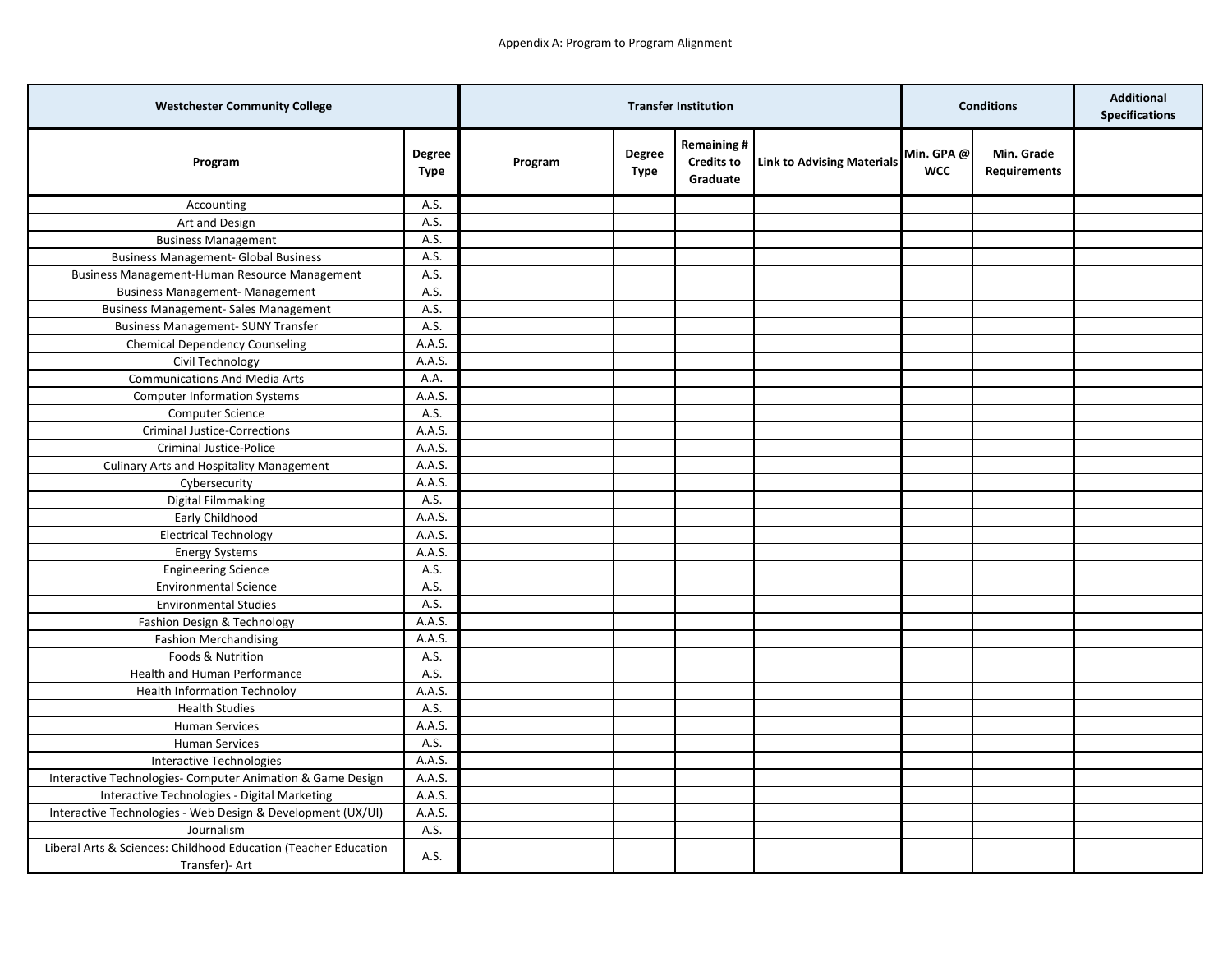| <b>Westchester Community College</b>                                                       |                | <b>Transfer Institution</b> |                       | <b>Conditions</b>                                  |                                   | <b>Additional</b><br><b>Specifications</b> |                                                          |  |
|--------------------------------------------------------------------------------------------|----------------|-----------------------------|-----------------------|----------------------------------------------------|-----------------------------------|--------------------------------------------|----------------------------------------------------------|--|
| Program                                                                                    | Degree<br>Type | Program                     | Degree<br><b>Type</b> | <b>Remaining#</b><br><b>Credits to</b><br>Graduate | <b>Link to Advising Materials</b> | Min. GPA @<br><b>WCC</b>                   | Min. Grade<br><b>Requirements</b>                        |  |
| Liberal Arts & Sciences: Childhood Education (Teacher Education<br>Transfer)- English      | A.S.           |                             |                       |                                                    |                                   |                                            |                                                          |  |
| Liberal Arts & Sciences: Childhood Education (Teacher Education<br>Transfer)- History      | A.S.           |                             |                       |                                                    |                                   |                                            |                                                          |  |
| Liberal Arts & Sciences: Childhood Education (Teacher Education<br>Transfer) - Mathematics | A.S.           |                             |                       |                                                    |                                   |                                            |                                                          |  |
| Liberal Arts & Sciences: Humanities                                                        | A.A.           |                             |                       |                                                    |                                   |                                            |                                                          |  |
| Liberal Arts & Sciences: Humanities- Art Studio                                            | A.A.           |                             |                       |                                                    |                                   |                                            |                                                          |  |
| Liberal Arts & Sciences: Humanities- English                                               | A.A.           | Literature                  | B.A.                  | 60                                                 | Literature BA                     | 2.5                                        | Transfers must<br>maintain a<br>cumulative GPA<br>of 2.0 |  |
| Liberal Arts & Sciences: Humanities- History                                               | A.A.           |                             |                       |                                                    |                                   |                                            |                                                          |  |
| Liberal Arts & Sciences: Humanities- Honors                                                | A.A.           |                             |                       |                                                    |                                   |                                            |                                                          |  |
| Liberal Arts & Sciences: Humanities- Spanish                                               | A.A.           |                             |                       |                                                    |                                   |                                            |                                                          |  |
| Liberal Arts & Sciences: Mathematics and Science                                           | A.S.           |                             |                       |                                                    |                                   |                                            |                                                          |  |
| Liberal Arts & Sciences: Mathematics and Science-Biology                                   | A.S.           | Biology                     | B.A.                  | 60                                                 | <b>Biology BA</b>                 | 2.5                                        | Transfers must<br>maintain a<br>cumulative GPA<br>of 2.0 |  |
| Liberal Arts & Sciences: Mathematics and Science- Chemistry                                | A.S.           |                             |                       |                                                    |                                   |                                            |                                                          |  |
| Liberal Arts & Sciences: Mathematics and Science- Health Science                           | A.S.           |                             |                       |                                                    |                                   |                                            |                                                          |  |
| Liberal Arts & Sciences: Mathematics and Science- Mathematics                              | A.S.           |                             |                       |                                                    |                                   |                                            |                                                          |  |
| Liberal Arts & Sciences: Social Sciences                                                   | A.A.           |                             |                       |                                                    |                                   |                                            |                                                          |  |
| Liberal Arts & Sciences: Social Sciences- Anthropology                                     | A.A.           | Anthropology                | <b>B.A.</b>           | 60                                                 | <b>Anthropology BA</b>            | 2.5                                        | Transfers must<br>maintain a<br>cumulative GPA<br>of 2.0 |  |
| Liberal Arts & Sciences: Social Sciences- Economics                                        | A.A.           | Economics                   | B.A.                  | 60                                                 | <b>Economics BA</b>               | 2.5                                        | Transfers must<br>maintain a<br>cumulative GPA<br>of 2.0 |  |
| Liberal Arts & Sciences: Social Sciences - Honors                                          | A.A.           |                             |                       |                                                    |                                   |                                            |                                                          |  |
| Liberal Arts & Sciences: Social Sciences- Psychology                                       | A.A.           | Psychology                  | B.A.                  | 60                                                 | <b>Psychology BA</b>              | 2.5                                        | Transfers must<br>maintain a<br>cumulative GPA<br>of 2.0 |  |